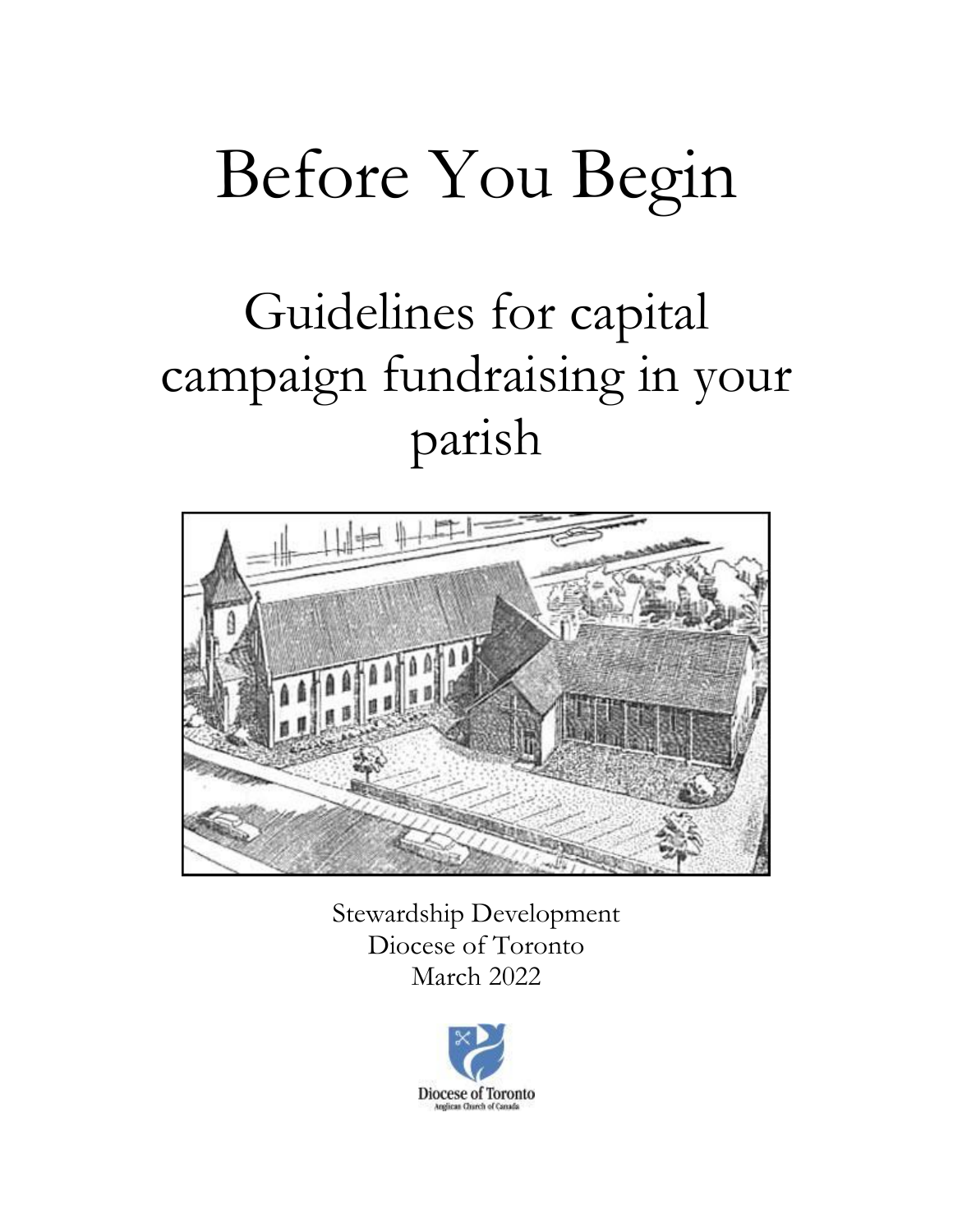# **CONSIDERATIONS FOR A CAPITAL CAMPAIGN**

"So then, anyone who hears these words of mine and obeys them is like a wise man who built his house on rock. The rain poured down, the rivers flooded over, and the wind blew hard against the house. But it did not fail, because it was built on rock"

Matthew 7:24-25

### **Setting the Scene**

A capital campaign is an intensive, organised fundraising effort to secure philanthropic gifts for a specific capital need or projects, executed within a specific time, and is usually no more than one year in length. If it is conducted in a thoughtful manner, considering the broad needs of a parish – ministry, bricks and mortar, staffing and long-term objectives – the campaign need only happen once.

A capital campaign cannot stand on its own; it must be won on paper before all the segments are put into place. The "case for support" – or reason for the campaign – must speak to building a vibrant ministry within your parish. It should be captivating, engrossing and moving, thus encouraging the whole congregation to participate.

Most of the groundwork should be completed before you begin to think seriously about raising the money needed for your project. The campaign strategy requires the solicitation of gifts that are much larger than those generally sought during any other type of fundraising initiative. Parish leaders must be cognisant that gifts are generally pledged over a 3–5-year period. This timeframe is helpful in the solicitation of gifts. However, parishes need to build the pledge period into their timelines so that immediate needs are not compromised.

As you begin to think about conducting a capital campaign here are some points to consider:

#### • **You are a faith community.**

Do you have a long-range strategic plan for the pastoral care of the people? Have you consulted with the Congregational Development team in Ministry Resources to map out the key issues and priorities of your parish? A strategic plan will include timelines, people responsible, implementation suggestions and areas of importance and should involve all possible people who can positively influence your vision and mission.

Some reasons to have such a plan are:

- to ensure that the pastoral needs of the people are secured before other activities become a distraction
- to stimulate forward thinking and clarify future direction
- to ensure that the fundraising is based upon Christian values
- to build teamwork
- to influence the future rather than be influenced by events as they occur
- to involve as many people as possible
- to build a sense of ownership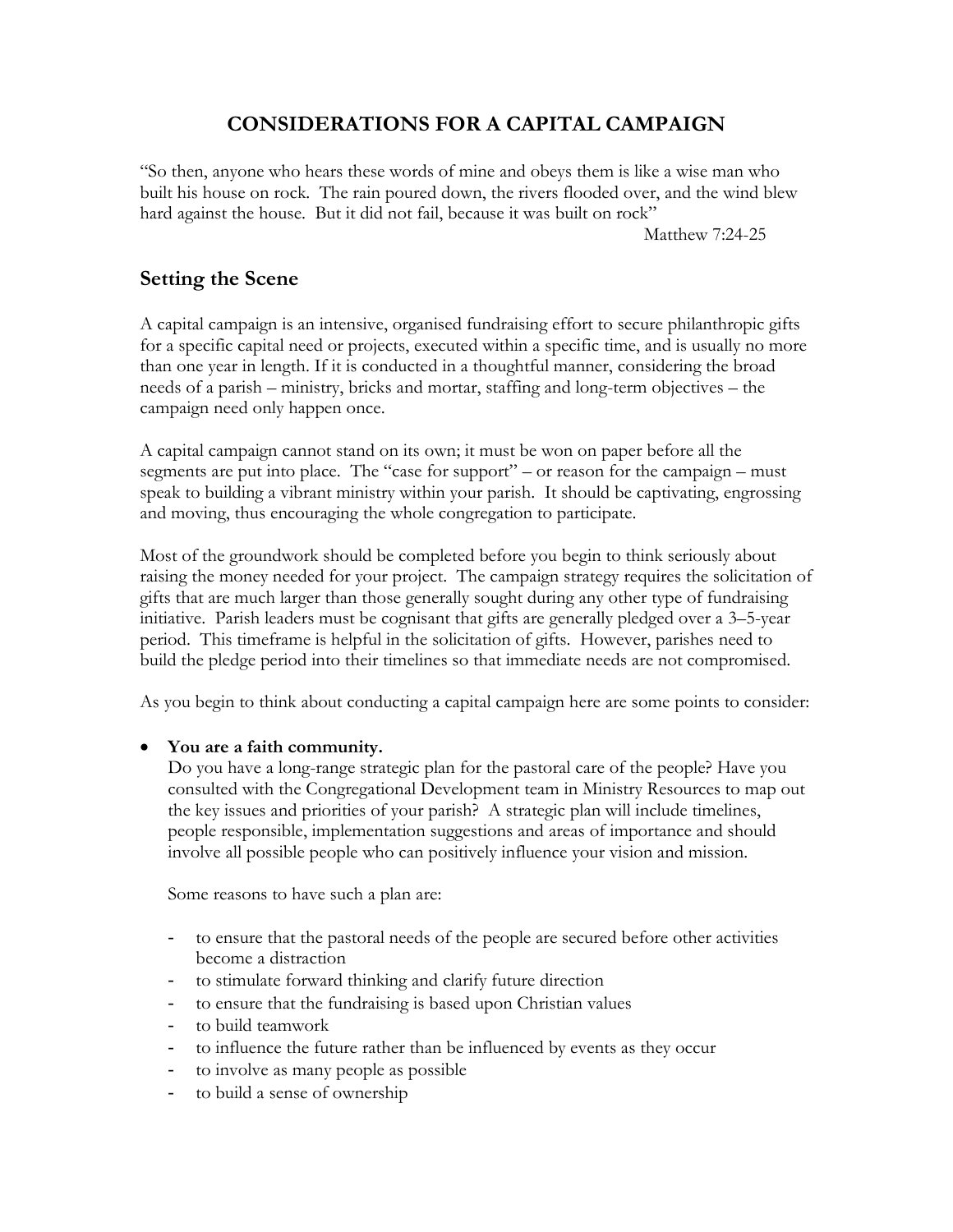#### • **Give parishioners a voice.**

Everyone in the parish must feel they have an opportunity to have a "say" before decisions are made. This should not be done second to last in the planning process. God blessed everyone with a little wisdom, draw frequently upon His gift.

• **Be sure the incumbent and the lay leadership are "up to" the challenge.**  When you ask for input, you will also get criticism. Do not mistake this for opposition. Previous activities will be critiqued, and tough questions will be asked concerning the future. Openness and understanding will ensure support.

#### • **People have limited time, be organised.**  Good communication is the key. All meetings should have an agenda, minutes, and worksheets. Frequent reports to the congregation about "what's going on" in the parish will keep people interested and add to the sense of ownership.

#### • **You cannot expect different results from doing things the same way.**

Be willing to involve new people. Be ready to approach things in a new light and in a new way. Some of those who have been traditional leaders in the parish might not be involved in this project – be open to that. Take extra care to keep key stakeholders abreast of progress and affirm them in the roles they play to keep other parish activities alive.

#### • **Consider hiring a professional consultant to do the grunt work for you.**

Professional fundraisers with specific experience doing capital campaigns can be very helpful in supporting the campaign leadership by providing advice, a disciplined process, and staff to direct the campaign itself. They should also provide the necessary follow-up mechanisms to collect pledges when the campaign moves to that point.

#### • **Do not hire the first firm with whom you come in contact.**

Interview widely and contact other parishes about their successes and shortcomings with various consultants. Contact the Stewardship Development Department (416-363-6021 x-246) if you need assistance in identifying outside help. The Diocese has a list of several firms that are familiar with raising money within a faith-based environment. Be sure you meet with the project manager. Remember you must feel both comfortable with and challenged by the consultant who will work with you, your organizing committee, and your parishioners, on a day-to-day basis. It is important to realise that even with a professional firm, parish volunteers and staff will do most of the work.

#### • **Do the math.**

What can a parish reasonably expect to generate from a capital campaign? The rule of thumb is three times your offertory. If your annual offertory is \$140,000, then it is realistic to expect that \$420,000 can be raised. You also need to factor in the cost of hiring the consultant. The industry standard is that consultants are paid 5% - 7% of the campaign goal. DO NOT PAY THE FULL FEE UP FRONT. Normally consultants are paid one-third of their fee at the onset of the campaign, one-third mid-way through the campaign and the final third at the end. BE FIRM.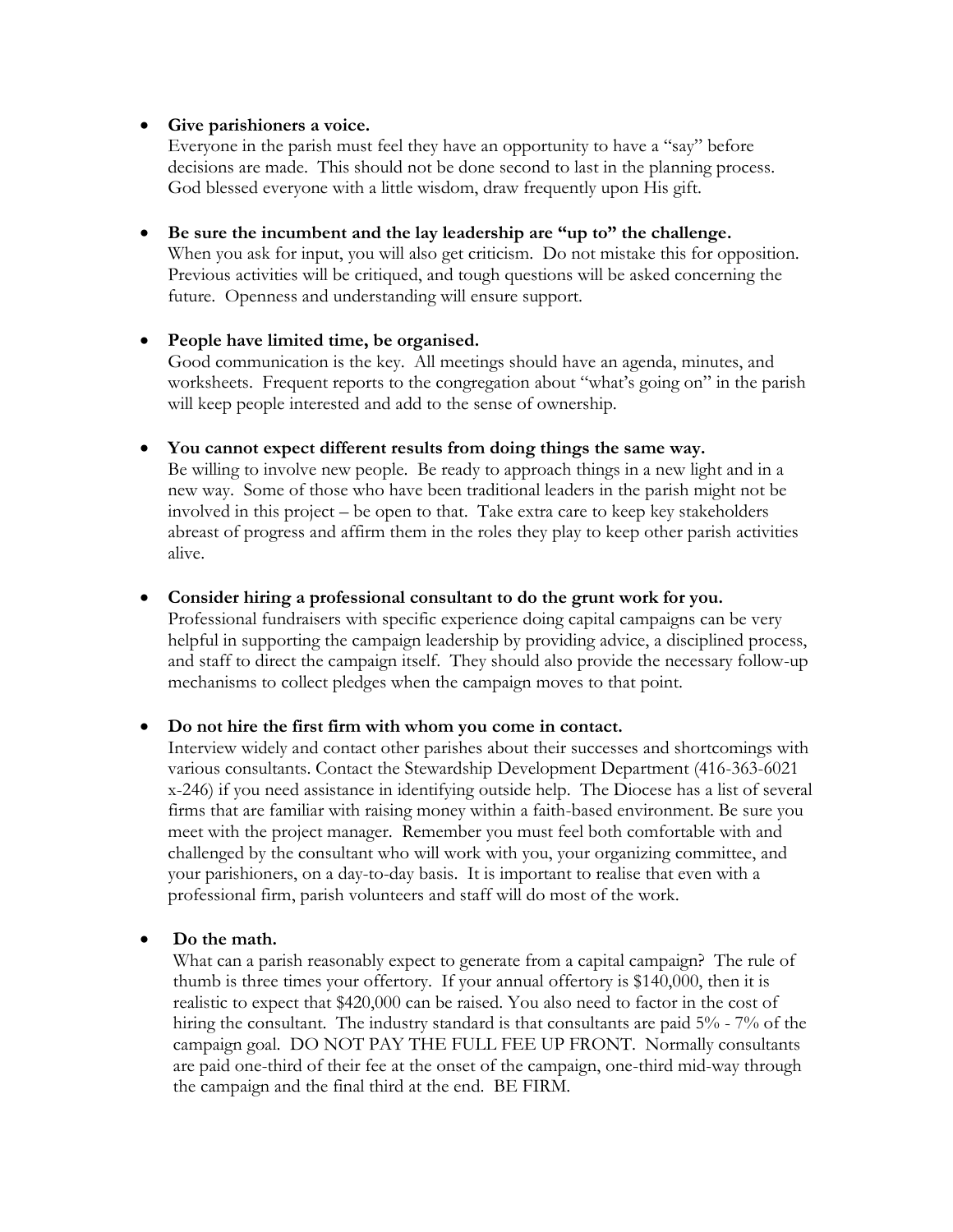#### **Questions to be considered**

Before a parish considers launching a capital campaign or a major fundraising drive of any kind there are some basic issues that need to be considered. The wardens, stewardship committee and the incumbent need to evaluate these points, as they are the ones that will likely steer the direction of the campaign. Consider the following:

- 1. What is the goal in \$?
- 2. Are you absolutely clear about what you want to do with the money that will be raised? People will not give because the parish leadership thinks it needs a new building. Giving is always done in the context of ministry. As an example, how will expanded seating assist in ministry? The case must be stronger, more compelling, more exciting, and more inviting to persuade parishioners to give at the level required by capital fundraising.
- 3. Who decided that the project was necessary? Did it originate out of a long-range planning process or is it the dream of one or two people?
- 4. Is there widespread "buy-in" to the need for such an initiative?
- 5. How many parishioners know about the campaign?
- 6. Is the parish leadership looked upon with confidence?
- 7. How intrusive will this campaign be to other parish activities?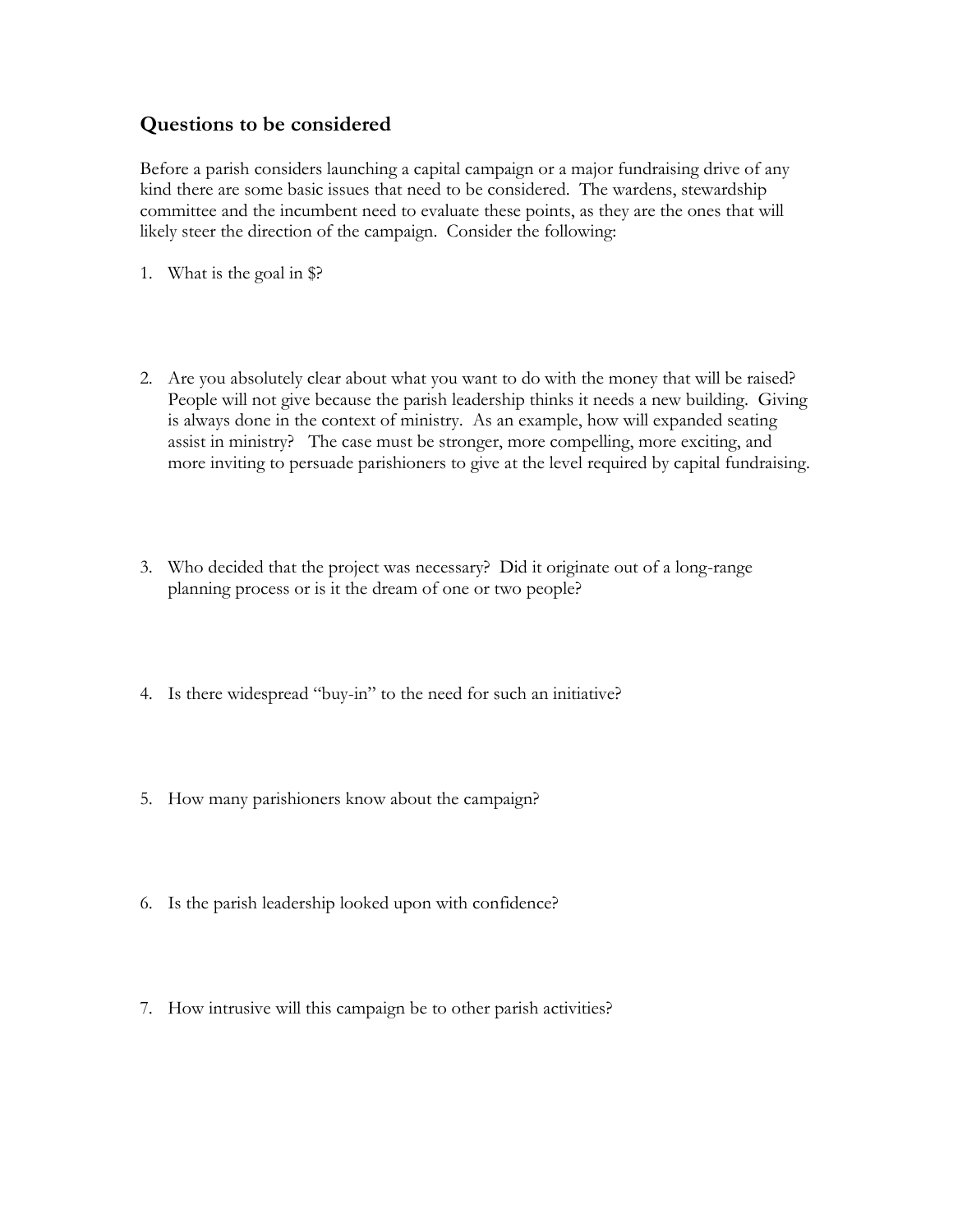- 8. Does the parish have a mission statement and do the parishioners live by it?
- 9. Have you completed an internal audit? Is the congregation database up to date? Do you know who your giving leaders are? Is there enough office space to set-up a campaign area? Does the parish team see themselves as donors?
- 10. Do you have one prospect capable of giving 10% of the goal and two others worth 5% each? All told, your top 5-10 prospects should be able to make gifts equal to the first 25% of the campaign goal.
- 11. If your church is of historical significance, will the local business community support the campaign? Will government ordinances impede your work?
- 12. What percentage of your parishioners are identifiable givers? How many give to FaithWorks or other outreach projects? This is a good barometre for what to expect for your capital campaign because giving to operational expenses is indicative of one's commitment to the overall health of the parish – both immediate and long-term.
- 13. Does your parish have a debt? If yes, it should not be more than 10% of your campaign goal unless the reason for the campaign is to reduce or pay off the debt.
- 14. Have you conducted a previous capital campaign? How successful was it?
- 15. What is your parish doing to identify new leaders, so the "old guard" is not the only group responsible for this campaign?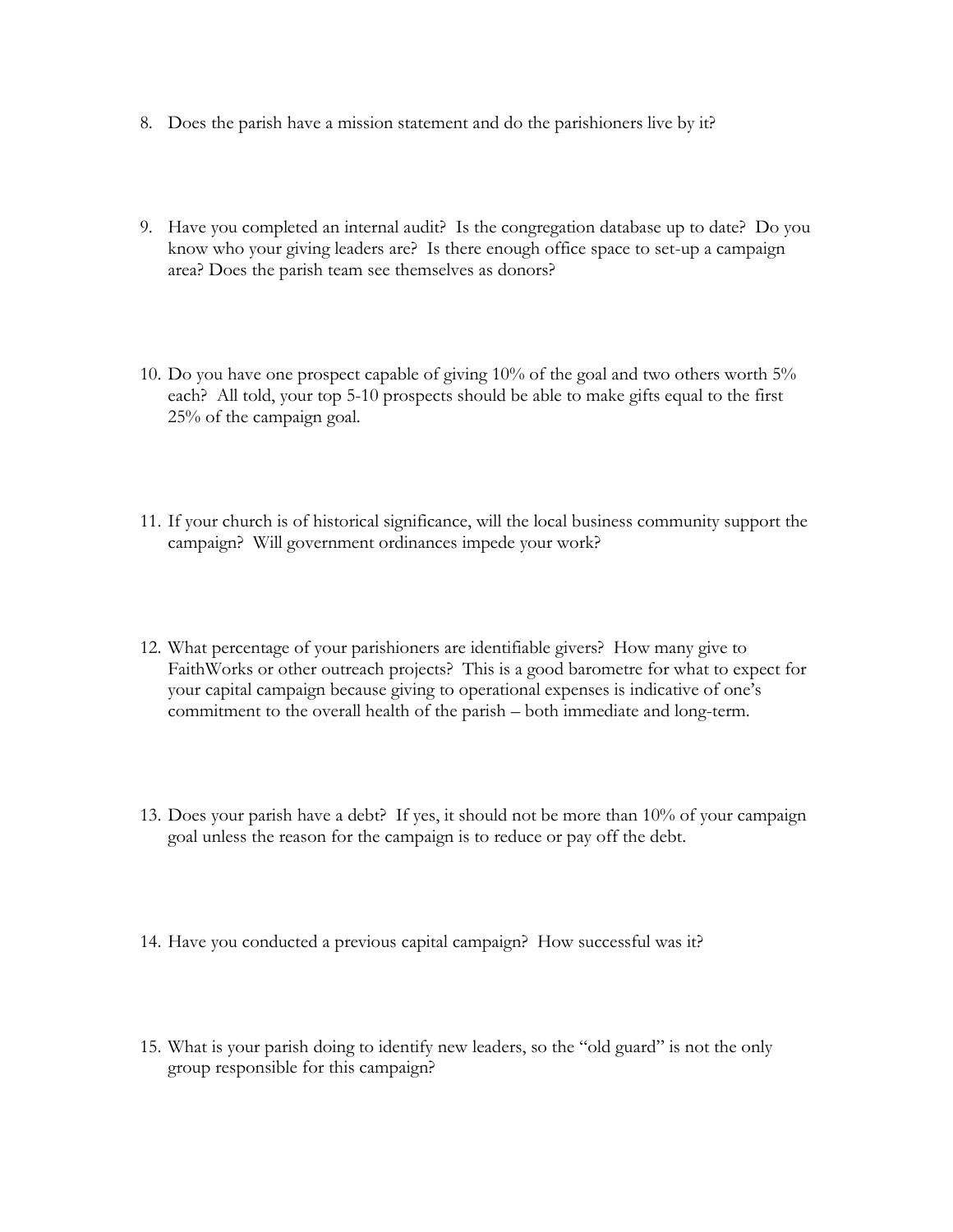- 16. Are you prepared to spend 5-7 cents on the dollar to hire a professional capital campaign fundraiser?
- 17. Have you ensured that the campaign is thematically structured around prayer and worship?
- 18. Are you committed to investing the time that is required to ensure that this campaign is successful?
- 19. Are you committed to a personal visitation process to ensure maximum participation in the campaign?
- 20. Have you contacted the Stewardship Development Department at the Synod Office for guidance?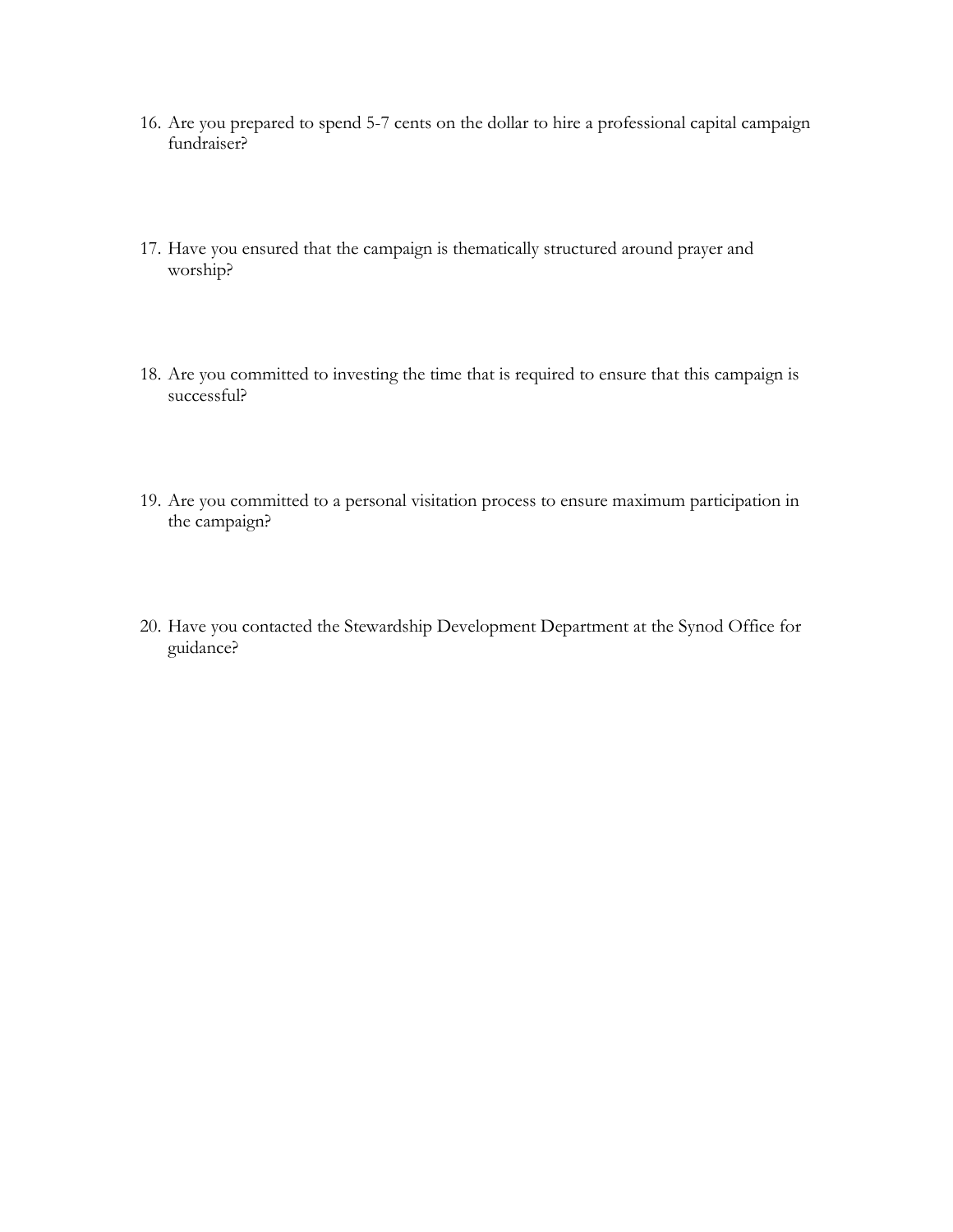## **Phases of a Capital Campaign**

#### **A. Planning Phase**

- Case for support development
- Planning/feasibility study
- Pre-campaign planning
- Leadership enlistment

#### **B. Cultivation Phase**

- Marketing the case among key constituencies
- Testing reaction of prospective donors and volunteers
- Responding to questions in advance of solicitation
- Permitting constituents to assume ownership of the plan
- Developing print and audio-visual materials
- Positioning and/or securing early leadership gifts

#### **C. Solicitation Phase (Actually 2 phases)**

#### **Quiet Solicitation phase**

- Solicitation of those closest to the organisation
- Period during which lead gifts are identified

#### **Active Solicitation phase**

- Initial campaign results announced (usually after 50% has been pledged)
- Volunteers solicit the wider community
- Celebrate success

#### **D. Fulfillment Phase**

• Generally, a three-to-five-year period is planned for the payment of pledges obtained during the active solicitation phase.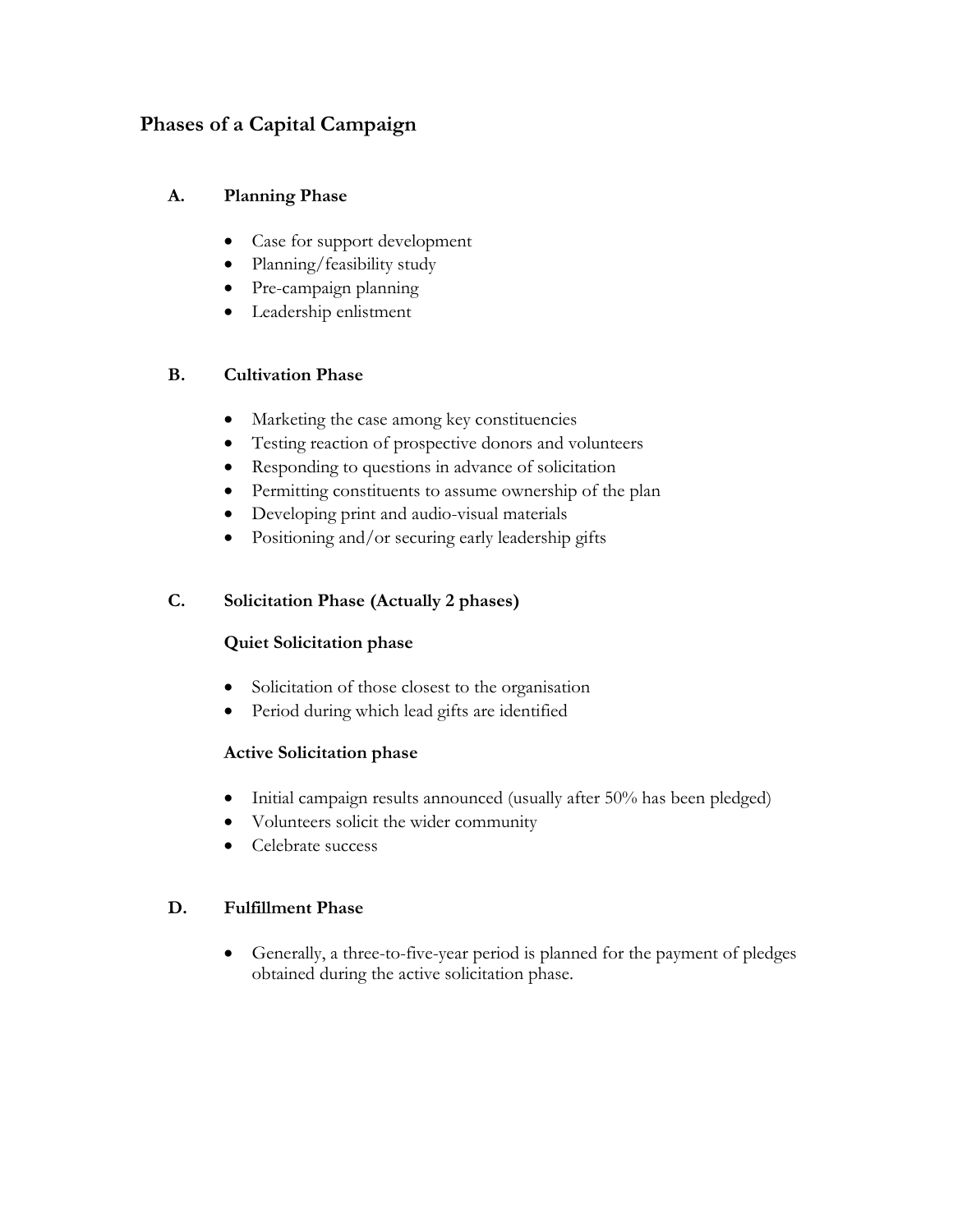# **Attributes of a Capital Campaign**

- Intensive
- One-time event
- Time specific and goal specific
- Not to raise funds for annual operations meets capital needs of parish
- Large gifts are sought beyond normal offertory amounts
- Usually in two parts major gift campaign first; then general parish campaign
- Requires high profile, sustained support from incumbent and lay leadership
- Usually, a consultant is hired to organise and implement the campaign and work closely with incumbent and lay leadership
- Parish visitations are a must with teams of volunteers each visiting five to ten families
- Must be rooted in the principles of good stewardship never talk about money except in the context of doing ministry
- A capital campaign can be expected to push overall giving (time, talent, and treasure) to new levels as the congregation accepts greater ownership of the ministries within the parish
- Opens the potential to add alternative revenue generating possibilities including planned gifts and parish endowments